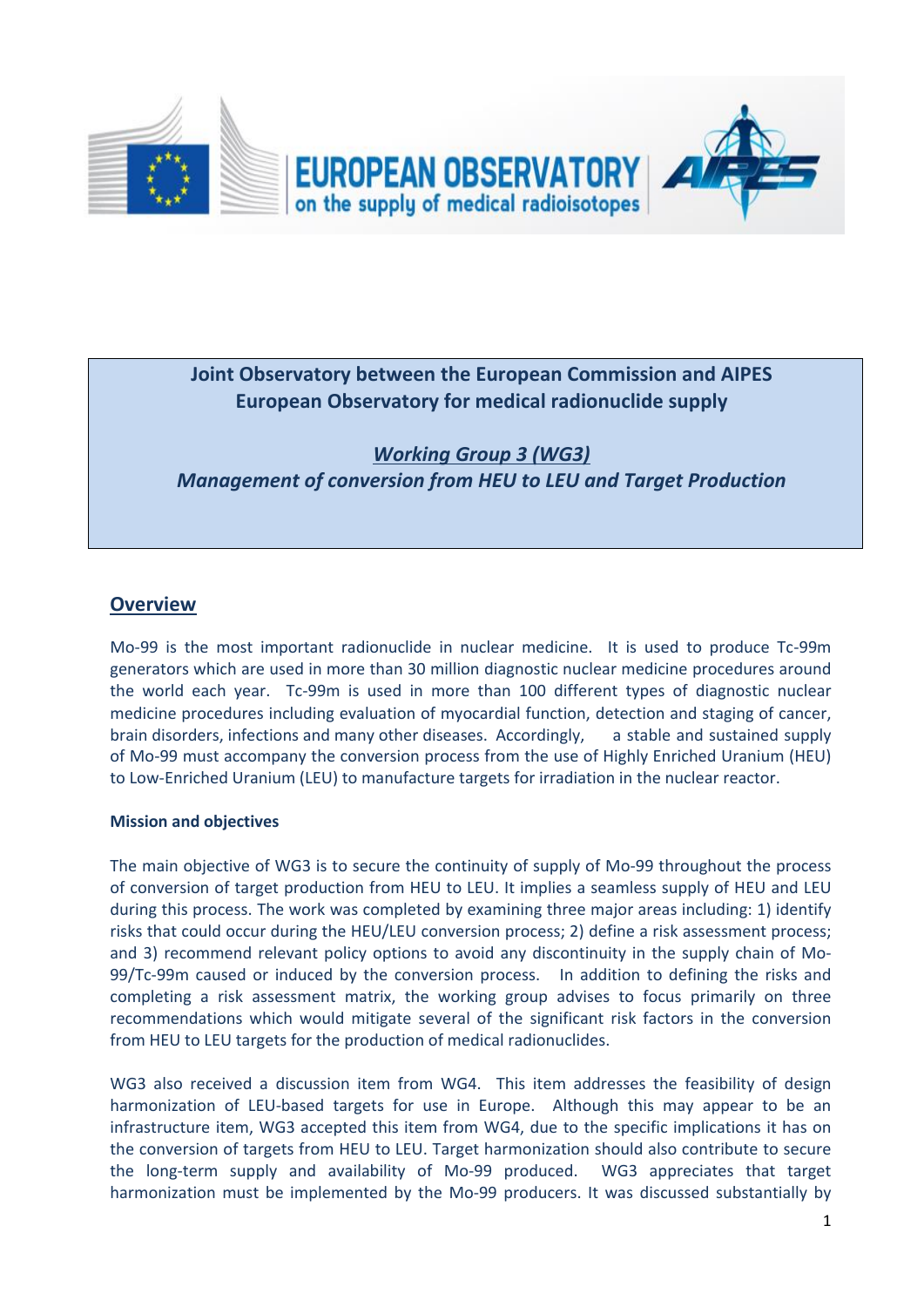WG3 and will be summarized later in this report. The issue of a new LEU target for the production of Mo-99 and other medical isotopes has also been addressed by a working group of the IAEA and in the OECD/NEA High-level Group on the Security of Supply of Medical Radioisotopes.

### **Meetings**

The WG3 had four formal meetings on:

- 15 May 2012, Brussels, Belgium
- 28 June 2012, Brussels, Belgium
- 3 October 2012, Brussels, Belgium
- 1 February 2013, Paris, France

On 9 January 2013 in Petten, Netherlands: MM. Alehno and Hegeman with partial participation of Mr. Brown, held a preparatory meeting before the Plenary meeting of the Observatory.

These meetings included:

- Discussions on the mission statement and action plan.
- Work on the implementation of the action plan.
- Preparation of an evaluation matrix by defining risks, risk factors and advice.
- Preparation of a draft report of the WG3.
- Discussion of the further actions after the finalisation of the report.

### **Group Members**

The working group comprises representatives of the European Supply Agency, AIPES, the fuel and target manufacturers, the reactors and the Mo-99 producers:

- Mr. Ivo Alehno, Euratom Supply Agency, leader of the WG3
- Dr. Jean Bonnet, AIPES
- Mr. Roy Brown, Covidien/Mallinckrodt, representing the Mo-99 processors
- Mr. Hans Hegeman, NRG, representing the reactors
- Mr. Christophe Jarousse, AREVA-CERCA
- Mr. Pavel Peykov, OECD/NEA (since September 2012)

### **Evaluation of the Risks for Conversion from HEU to LEU**

The working group started by writing down a generic description of the production process, then for each process step the risks were identified that arise from the HEU to LEU conversion starting with the risk cause (event), followed by the potential impact. Finally potential mitigating actions were determined including recommendations for the radiopharmaceutical industry (the whole supply chain) and policy-makers.

#### **The Mo-99 production process**

The first step that was taken for the risk evaluation for the conversion from HEU to LEU was to identify a common generic description of the production process that envelops both the EU supply chain as well as other supply chains elsewhere in the world. The supply chain has been described extensively in previous reports, such as from the OECD/NEA. However, for the identification of the risk from HEU to LEU conversion these descriptions are either not detailed enough or are missing steps such as waste treatment.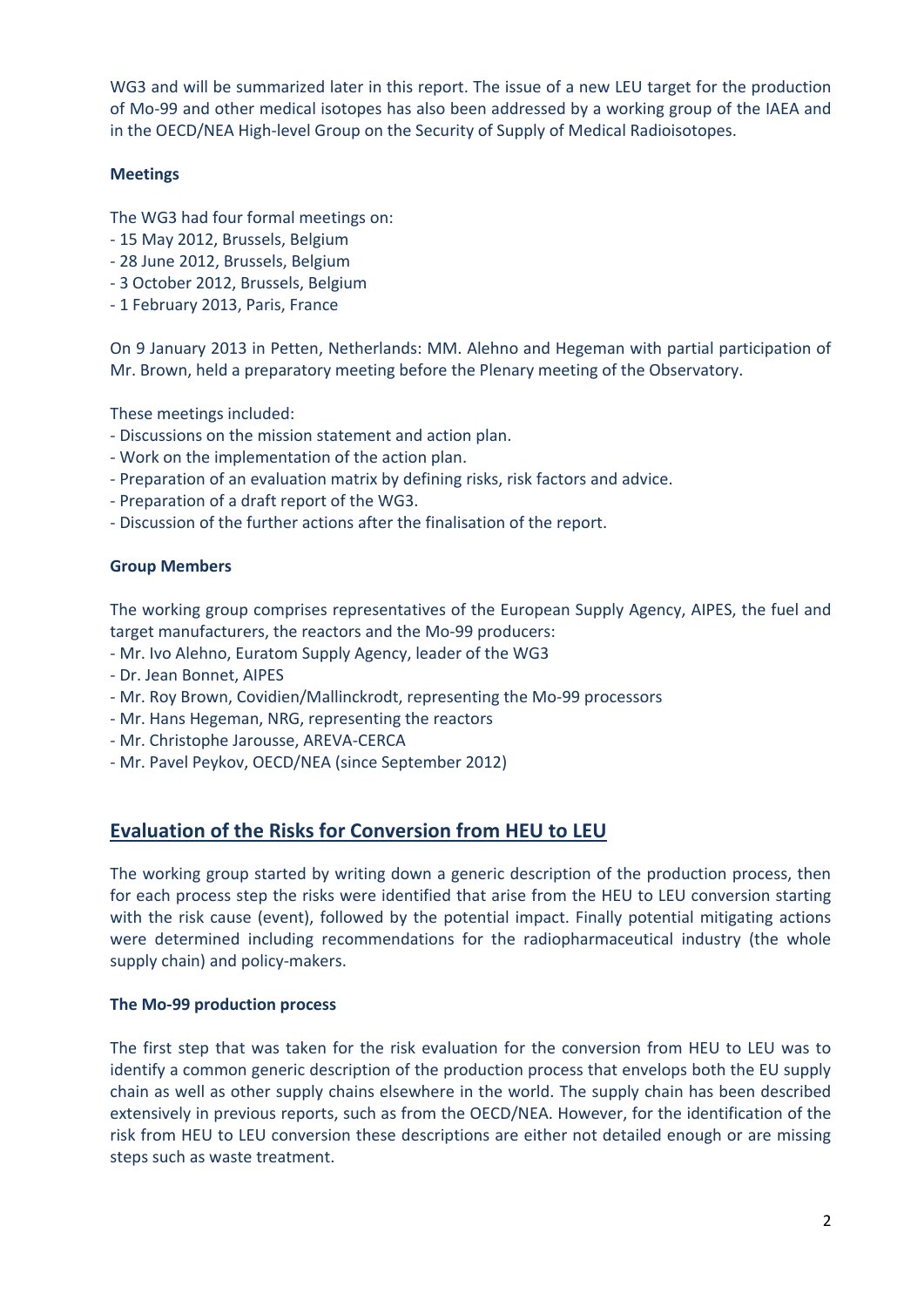

**Figure 1. <sup>99</sup>Mo production chain**

When converting from HEU to LEU in principle all production steps require requalification and most of the time relicensing with authorities. Therefore every single step in. Figure 1 is considered: uranium procurement, target manufacturing, target irradiation, processing, generator manufacture and uranium waste treatment arising from the production process. After every step in the production chain, transportation takes place. In the sections below, a more detailed description of some key parts of the production chain is provided, such as target manufacturing, irradiation and processing, and drug regulatory approval.

### **Definition of a risk**

A risk is an event that may happen during the HEU to LEU conversion process and has a negative influence on the security of supply of medical isotopes, in particular Mo-99 .

### **Risk analysis**

Risks on the security of supply of Mo-99 as a result of the HEU to LEU conversion have been identified at each step of the production chain. Subsequently, potential causes of such risks have been analysed and potential consequences evaluated. Finally, potential mitigating actions have been considered.

Following risk identification and assessment of the risk profile, some key recommendations have been prepared.

The following sections provide a detailed description of three risk areas, related to key parts of the production chain – namely - target manufacturing, target irradiation and processing, drug regulatory agency approval - followed by key recommendations of the working group. Appendix 1 contains a detailed table with the risks identified per process step, made up of four columns: process step, risk consequence, risk factor and cause, and finally potential mitigating actions.

# **Target manufacturing (including uranium sourcing and transportation)**

Prior to introduction into the Research Reactor core, where the fissile uranium contained in the target is transformed into Mo-99, several milestones have to be successfully passed.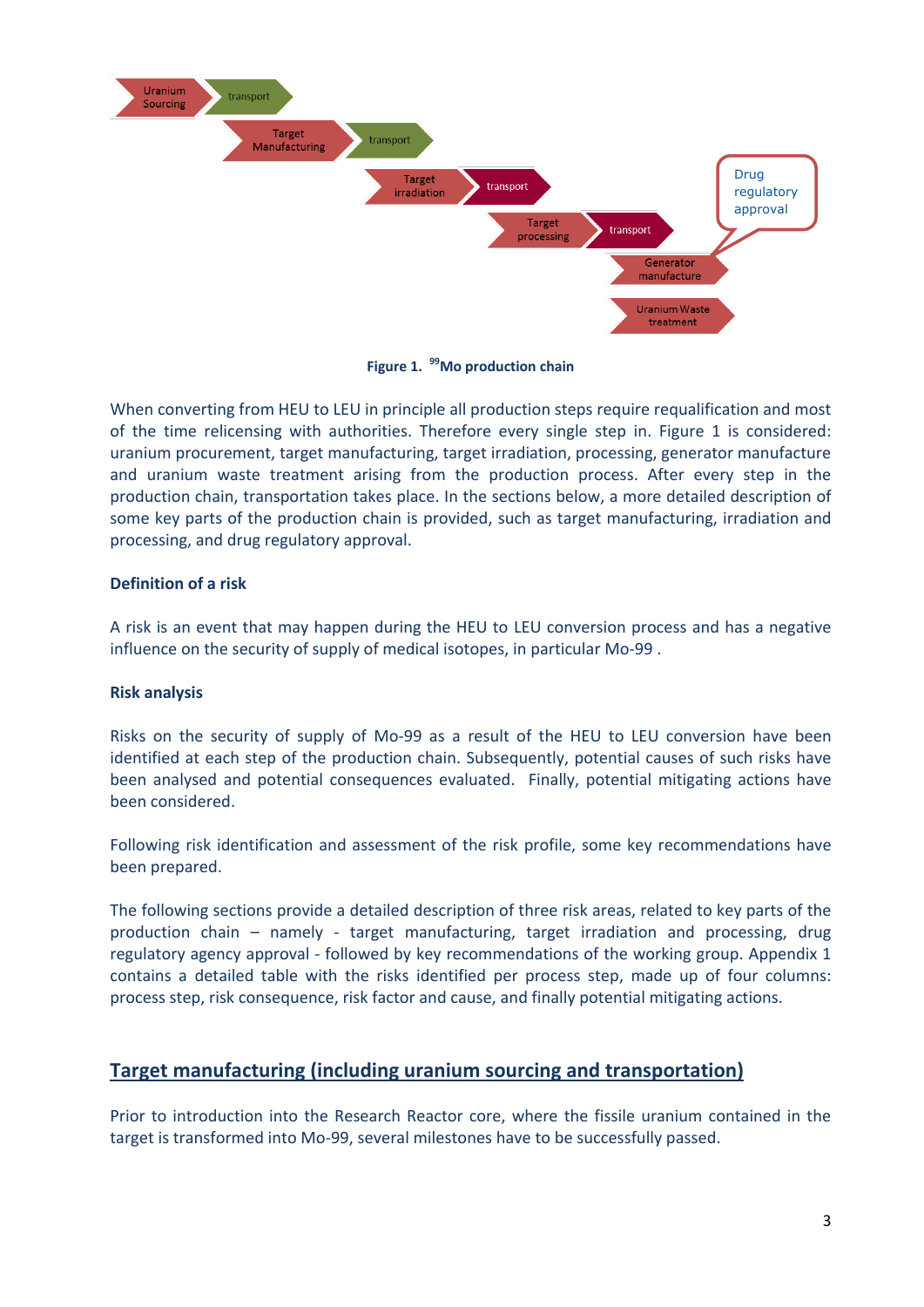This section describes the main milestones which allow a target to be delivered to the reactor uranium supply, target production and transportation- then identifies potential sources of risk and provides options to avoid and/or limit the associated consequences.

Made of uranium compounds, the construction of a target depends on the supply of uranium. The USA and Russia are the two unique suppliers of such material.

Presently, Europe uses HEU, which raises political issues (Europe is committed to minimising/reducing the use of such material), as well as operational issues in terms of supply security.

Procurement of HEU is strictly regulated by International policy; it is exported under stringent conditions and only through governmental agreements. For the EU Mo-99 producers, USA is the unique source of HEU and this material is currently being delivered in very small quantities, which stresses the global Mo supply chain and reinforces the risk of Mo-99 shortage in the case of any unexpected delay in the LEU Mo-99 conversion program. Since exportation from the USA of HEU material takes more than 2 years, building up a specific HEU safety stock, located in the EU under EURATOM scrutiny, seems to be one interesting option to be investigated by the EU. Nevertheless, the USA has an export policy based on an "as necessary" strategy, taking into account the assessment of the conversion efforts; as a result, the USA promotes delivery on a yearly basis. This contradiction between the US position (nuclear security driven) and the market's need (security of operation supply) deserves to be discussed at EU political level.

The European industry is developing solutions to use LEU, uranium with an enrichment fraction below 20% of U235- instead of HEU. Even though delivery conditions vary according to suppliers, the strategic approach or supply policy (export licence conditions, prices, etc.), the procurement of LEU material is presently not considered as politically and logistically critical. Nevertheless, for a long-term approach, it is strategically important for Europe to investigate different means of securing adequate LEU supply.

In the EU, Mo-99 targets are manufactured in France by AREVA-CERCA, as unique supplier. Historically, HEU targets have always been and continue to be delivered from France, with no breaches in supply having been reported so far for more than 50 years of activity.

Target production is an open and free market. World-wide there exist other suppliers, such as CNEA, who are able to produce LEU targets under proper commercial contracts.

Targets are manufactured on a fuel production line in a nuclear installation. The first set of operational risks is linked to unexpected major events which may cause interruptions of production, e.g. which have a large impact on the installation (fire, flooding and/or the production line destruction). This risk is in fact extremely low, since the production and workshop premises installations are regulated by nuclear authorities, where safety and security are managed through stringent rules which must be and are strictly followed. The first safety and security principle applied is based on "defence in depth" where several barriers of defences are required for each identified risk - global and/or local, e.g. fire, criticality. If occurring, the situation should be brought under control through dedicated means and/or within an acceptable timeframe, with the "effect" confined to a specific space.

The AREVA-CERCA premises are evaluated every 10 years by an independent board of experts under a mandate of the French Nuclear Authority (ASN). The ASN conduct a routine assessment of the premises several times a year and makes recommendations to be strictly followed. Safety investments are made accordingly, whereas licence renewals and plant operation are dependent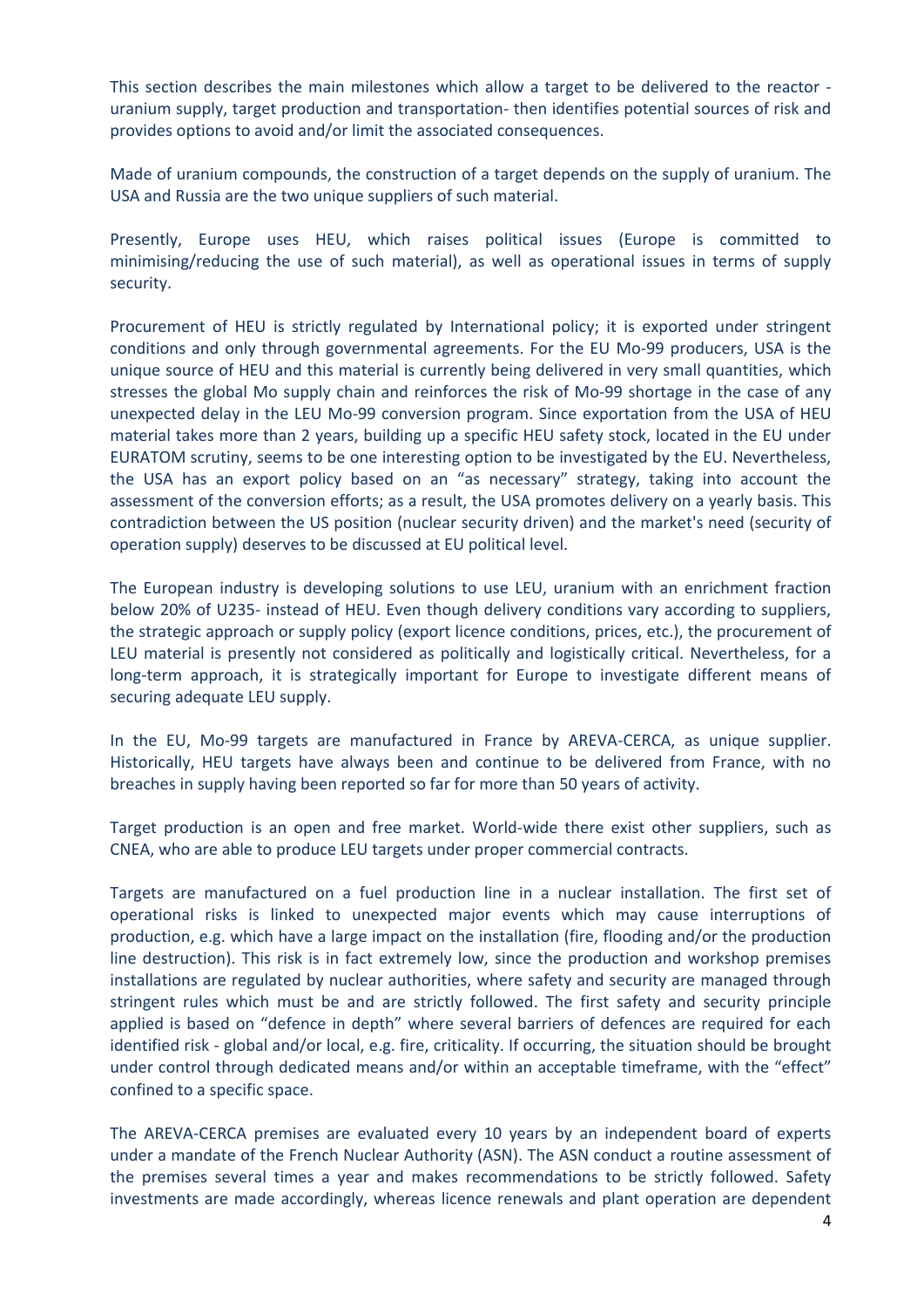on deployment of the necessary safety improvements. In order to ensure the long-term security of target and fuel supply, manufacturers must commit themselves to the business in the long run, preserving their technical ability to upgrade the facility as requested by regulators and therefore ready to invest significantly on a regular basis and for many years. Industrial suppliers need confidence in the market in order to commit themselves financially. As a research reactor fuel and target manufacturer, AREVA-CERCA has its own nuclear licence and is not dependent on other factors. Safety and security are its top priorities.

The second set of operational risks is linked to production quality issues, which may lead to delays in delivery, while waiting for dedicated measures to be implemented. In the case of HEU targets, this risk is extremely low, since the know-how, as stated in the specifications, is wide and has been shared for a long time between the parties involved -manufacturer, reactor and Mo-99 processors.

Beside large scale HEU target production for the European industry, AREVA-CERCA has also been involved for a few years in industrial scale production of LEU targets for Australia and South Africa. These targets are irradiated safely and Mo-99 produced routinely.

The conversion program, defined as the entire action plan to be implemented in order to get the appropriate licence / validation grant for the use of LEU targets (Manufacturing & Irradiation) for Mo-99 production, is carried out through a joint commercial approach between Mo-99 producers, some reactors or operators and target suppliers.

The transition from HEU to LEU targets implies, by definition, some uncertainties are determined and borne by the strategic and technical options selected by the Mo-99 producers and/or the dedicated operator in charge of the conversion program.

Some of those uncertainties, related to the target manufacturing, have been mitigated thanks to AREVA-CERCA's knowledge, obtained through its own R&D investments. The conversion efforts and the timeframe necessary to obtain conversion at an EU level have consequently been reduced.

A remaining risk could impact the conversion schedule through possible unexpected technical concerns on irradiation behaviour and/or Mo-99 processing results. The risk is accentuated by the necessary preservation of dual HEU and LEU Mo-99 supply chain until the full LEU conversion is completed.

Presently, 2015-2016 is considered as the time limit for the HEU/LEU shift.

Keeping a HEU supply chain available until full LEU Mo-99 qualification and implementation have been granted to EU producers is a first priority. This requires continuous exchanges between Europe and the USA, involving yearly assessments of the progress of the conversion programs as well as top level political discussions. At EU level, securing a sustainable production of targets during the transitional phase towards LEU would require an appropriate management of the HEU and LEU targets stock, influenced by a "Just-In-Time" USA HEU delivery strategy, which is putting pressure on the conversion effort.

Risks on target supply during the LEU conversion program stem from two sources:

- Standard risks with regular target supply
	- o Uranium not available for the requesting customer. Each customer is responsible for the supply of uranium, and the lead time for supplying uranium may take 18 to 24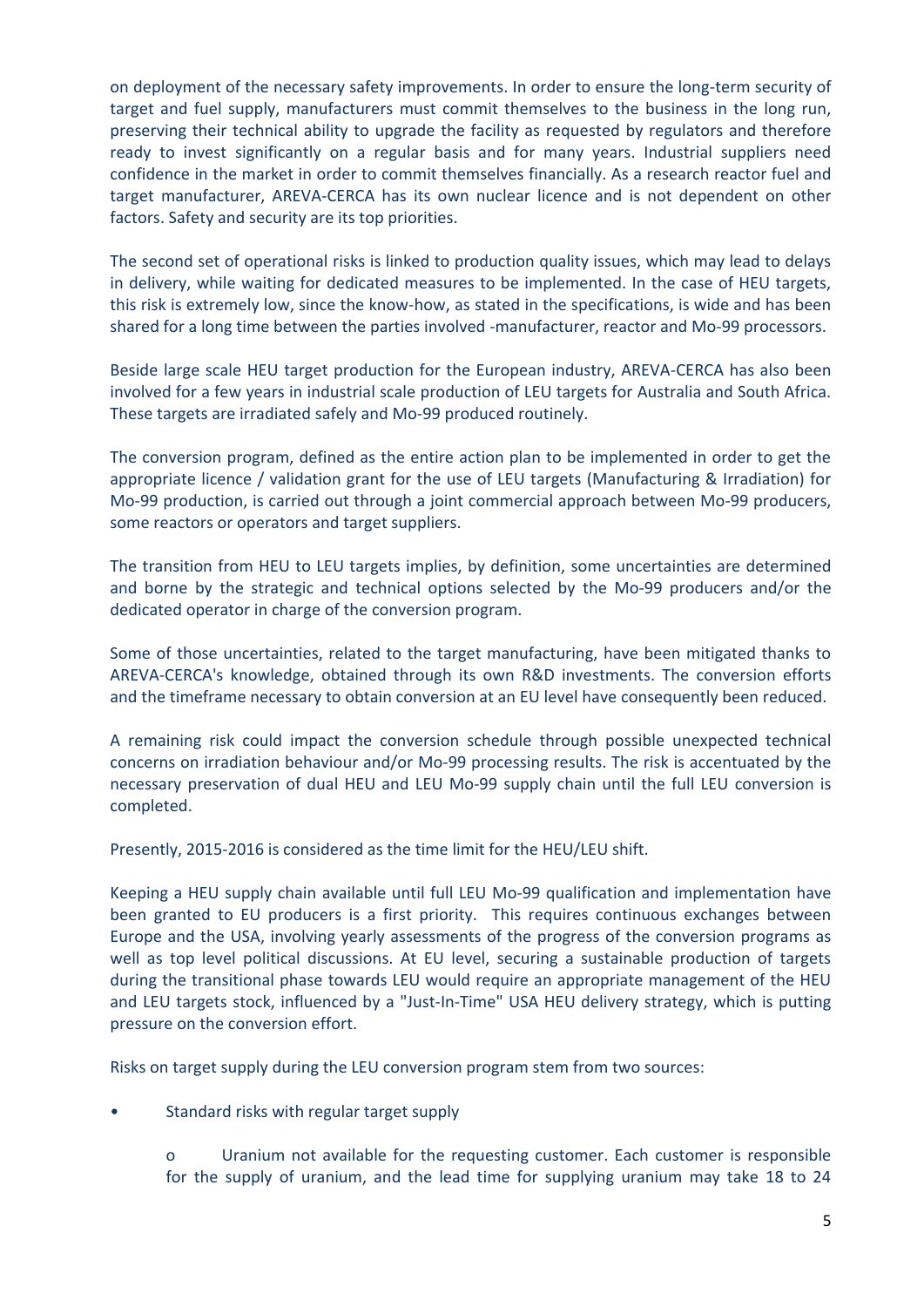months. Any unforeseen increase in a customer's needs or a quality incident should be compensated by a safety stock of HEU raw material.

o Production or delivery concerns: reactors should have enough target inventory to allow for the accommodation of the production of a replacement product or for the rescheduling of a transport operation.

o Reactor incident or program change: other reactors should keep enough target inventories to enable production of Mo-99 in lieu of a reactor being unexpectedly unavailable or to cope with a sharp increase in market demand (transfer of production between European reactors). Mitigation of this risk implies a smart management of the targets technology by the customers.

o Production demand can increase (situation when NRU was stopped) for European producers. In such a situation, target availability may become problematic (24-30 months for a full supply cycle: from Uranium to target).

• Specific risks linked to any qualification program included in the shift towards LEU targets

o A qualification program may lead to disruptions in the regular production. Since, as a finished product, Mo-99 cannot be stored, the production lines should be able to compensate in the case a problem with a qualification program causes a reduction of Mo-99 availability. The HEU / LEU transition needs to be well managed in order to guarantee the routine secure production of HEU Mo-99 and new LEU Mo-99.

o A suitable qualification program and associated schedule is required to ensure that the full irradiation capacity of LEU targets can be covered in the EU, this should be defined well in advance and include the transitional period.

o There must be a careful projection/estimation of target consumption during the period of transition from HEU to LEU targets, as production lead time for HEU targets is long and an unplanned shortage thereof could last up to 24-30 months if uranium is not available. Extra HEU metal could potentially be supplied by DOE to European reactors according to a careful assessment of the transitional period between the first LEU Mo-99 production in Europe and full LEU production.

Transportation is an activity, performed at a number of steps in the chain, it is performed initially for the Uranium to be imported in France, then for the Fresh Targets to be transported to the appointed research reactor, and ultimately for the irradiated targets to be transported to the Mo-99 processing line at Fleurus, Belgium or Petten, Netherlands. Normally, transportation activities concern around three specific things: the container where the product is placed for transport, the transportation itself and administrative authorization encompassing for instance export licence, EURATOM Supply Agency interface, nuclear insurance according to international treaties, etc.

Transportation risk is mainly linked to the timely availability of specifically licensed containers, dedicated to irradiated targets; therefore there is also a big licensing risk. Mitigation of this risk may be evaluated together with the involved regulators, experts on cask licensing activity, as well as Mo-99 producers, which may be the cask owners.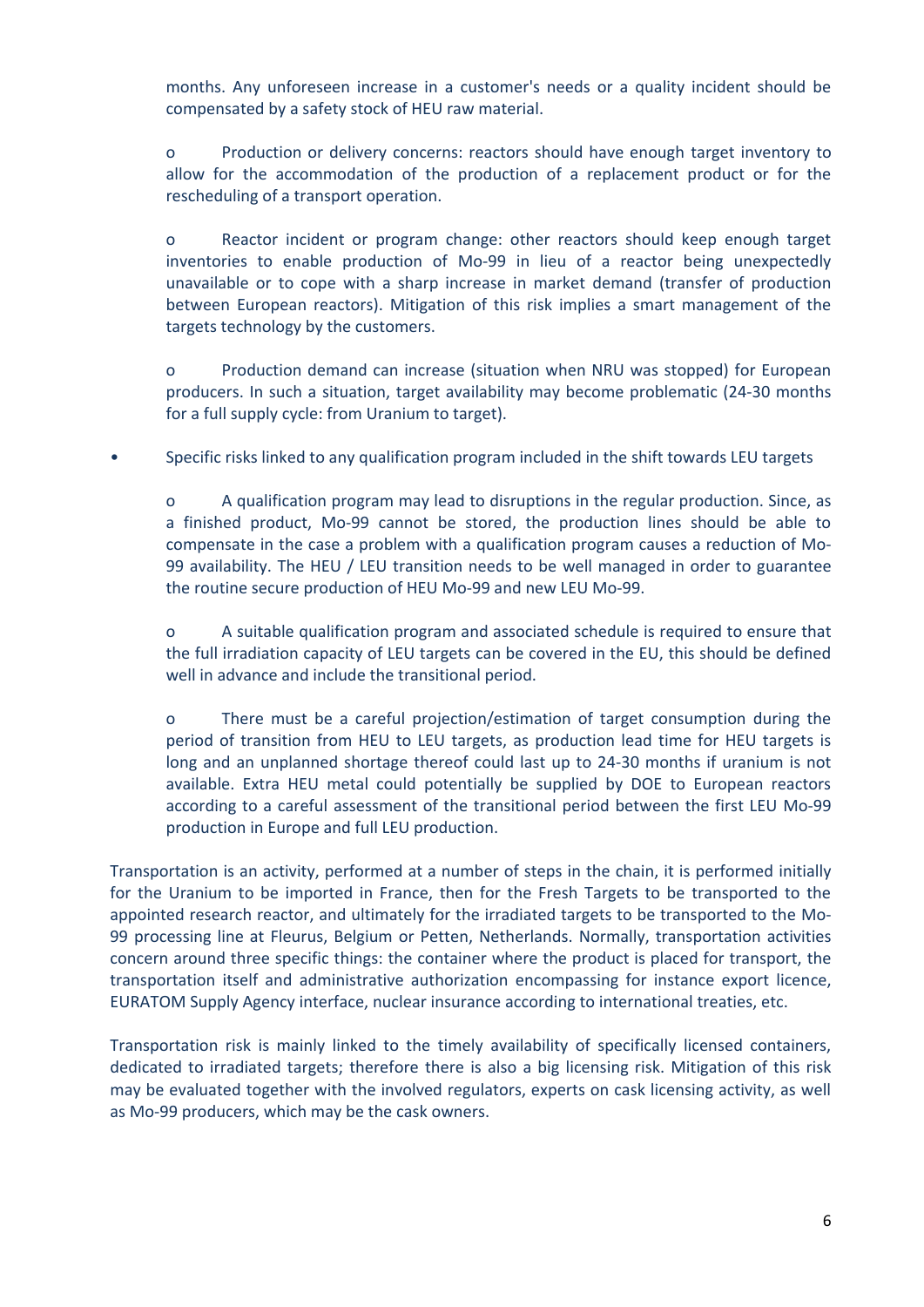### **A Unified European Target Design**

There are currently two European Mo-99 producers (IRE and Covidien). Both companies are in the process of converting from an HEU target to an LEU target. Both companies are moving to an LEU dispersion plate type of target. There is a possibility of both companies adopting the same target. There are some potential advantages of a unified target design. These advantages include potential cost savings, maximum flexibility for having larger back-up stock of targets, and reducing safety risk (mixing up targets). However, each manufacturer has moved down similar but different paths for a target design. It is not yet clear whether these two manufacturers will be able to agree on an identical target. This decision will be up to the individual companies, and the Working Group does not believe the Observatory should get involved in such commercial matters.

### **Target irradiation and processing**

Target irradiation takes place in various Research Reactors around the world. When a new production facility is being developed in a research reactor, it typically requires multiple approvals from various safety and regulatory bodies (competent authorities). The use of a new target design also requires similar approvals. Such a qualification process often comprises multiple stages e.g. cold testing and subsequent hot testing, depending on the requirements imposed by the individual regulatory body. Only following successful completion of a stage, i.e. demonstrating no damage to the targets, may the next qualification step begin. In some cases, two qualification processes will happen in parallel, especially when a new target design requires the design and build of a new production facility in the reactor.

Since most of the research reactors perform irradiation experiments on a regular basis, being therefore used to the approval processes, the risk on the approval process is considered to be low. A potential risk has been identified in a recent OECD/NEA report on the "market impacts of converting to low-enriched uranium targets for medical isotope production", which has shown that the conversion to LEU might result in a loss of total yield in the shorter term, and have little effect in the long term.

A similar qualification process will take place at the processors and will again include multiple approvals from various bodies. Here, the risk mentioned in the risk analysis relates to potential delays caused by adjustments required by the back-end waste treatment and disposal. Another risk arising from the conversion is linked to the quality and stability of the final product, because the isotopic content of the LEU target is different compared to the HEU target.

The back-end waste treatment stemming from target processing needs to be adjusted, as the waste volumes will change due to the target conversion. Before upscaling to regular production from LEU targets, the waste process needs to be aligned with the new processes and, therefore is a risk of delay in the HEU to LEU target conversion.

As all nuclear transport casks are licensed for a specific content, transport casks need to be relicensed through regulatory bodies in individual countries. Currently, a licence issued by an individual EU country requires acceptance in another country, which makes the whole licensing process for the transport casks of fresh and irradiated targets a very lengthy one. As a consequence, there is a high risk of delay associated with the (re)licensing of the transport casks, which may affect the transportation routes and temporarily change or limit the potential production chains within Europe. Unhindered use of these production chains is currently critical to reduce the effects of reactor outages and issues.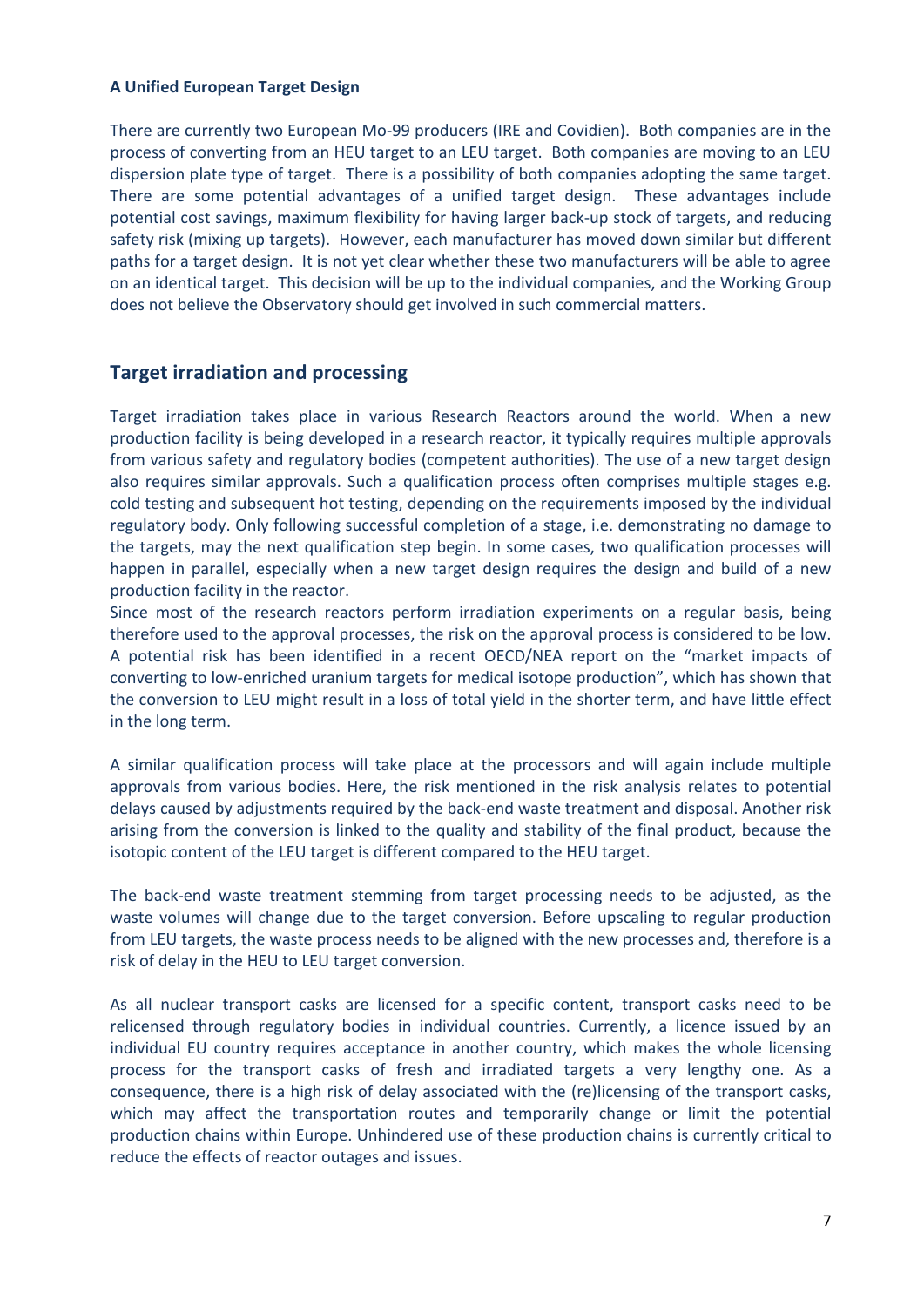# **Drug Regulatory Agency Approval**

Drug regulatory approvals are controlled by individual governments around the world. The drug regulatory agencies must approve all new sources of Mo-99, and any major modification to an existing process, such as the conversion from HEU to LEU targets. Although different regulatory agencies handle the process and have different names for the various approvals, the process between countries is very similar. For example, the European Medicines Agency (EMA), the Food & Drug Administration (FDA) in the U.S. and Health Canada use a very similar process for raw material, sometimes called Active Pharmaceutical Ingredient (API), review. The API is a major component of a drug product. Molybdenum-99 (Mo-99) is considered an API in Tc-99m generators. A summary of what these processes are named is summarized in Figure 2 below for Europe, the U.S. and Canada.

|                               | <b>Major Drug</b><br><b>Component</b>            | <b>Document for</b><br>producing<br><b>Component</b> | <b>Drug Approval</b><br><b>Application</b>                   |
|-------------------------------|--------------------------------------------------|------------------------------------------------------|--------------------------------------------------------------|
| <b>EMA (Europe)</b>           | <b>Active Pharmaceutical</b><br>Ingredient (API) | File<br><b>Master</b><br><b>Drug</b><br>(DMF)        |                                                              |
| <b>FDA (U.S.)</b>             | <b>Active Pharmaceutical</b><br>Ingredient (API) | <b>Drug Master File</b><br>(DMF)                     | <b>Supplemental New</b><br><b>Drug Application</b><br>(SNDA) |
| <b>Health Canada (Canada)</b> | <b>Active Pharmaceutical</b><br>Ingredient (API) | File<br><b>Master</b><br><b>Drug</b><br>(DMF)        | Notifiable Change<br>(NC)                                    |

**Figure 2. Regulatory Components**

The application for approval to market a drug is sent to those regulatory agencies who are involved in Mo-99/Tc-99m generators or radionuclide-related activities and decision making.

### **Process for Getting New Supplier Approved**

Drug regulatory agencies generally require pre-approval for the use of new Mo-99 sources. Before a new source of LEU-produced Mo-99 can be used to produce Tc-99m generators, it must first be recognized by the drug regulatory agency in the country in which the Mo-99 will be used. For example, if a Mo-99 producer in Belgium or The Netherlands wants to convert their existing process of producing Mo-99 from an HEU target to an LEU target, the LEU-based Mo-99 must be approved by the drug regulatory agency in the countries where those Tc-99m generators will be used. This drug regulatory agency approval is the responsibility of the generator manufacturer, and not the Mo-99 producer. However there are certain things the Mo-99 producer must do before the generator manufacturer can approach the drug regulatory agency for approval to use that new source of Mo-99. There are several recent examples of when a new Mo-99 supplier was added to the approval for a Tc-99m generator manufacturer. In 2010, Covidien in The Netherlands was successful in adding the MARIA reactor in Poland to their drug approval for generators produced at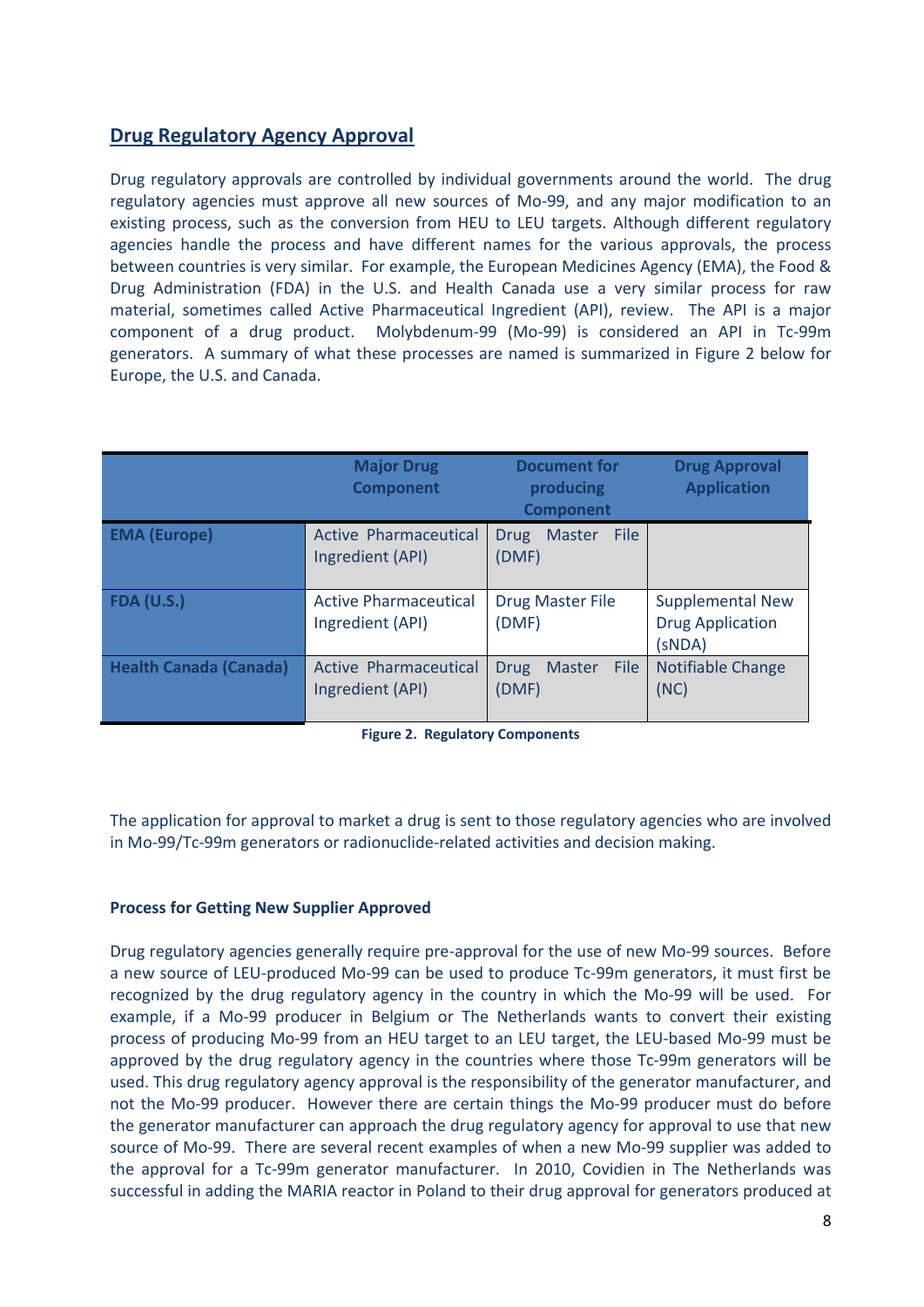their facility. Similarly, in 2011 Lantheus in the U.S. successfully added LEU Mo-99 from the SAFARI reactor in South Africa to their NDA in the U.S.



**Figure 3. Regulatory Process**

### **Drug Master File**

The Drug Master File (DMF) outlines how the Mo-99 is produced. There are existing DMFs for HEU Mo-99. For a Mo-99 producer to start using LEU-produced material, they would need to write a new DMF, or modify the existing DMF to detail the new process used for the different target material. The typical contents of a DMF are as follows:

- **•** Component Specifications
- **Master Batch Record**
- **Facility Description [No longer required in the U.S. (Type I DMF)]**
- **•** Standard Test Methods & specifications for in-process testing
- **Standard Test Methods & specifications for the release of Mo-99**
- **•** Stability Protocol
- **Product release criteria**

The Mo-99 producer files the DMF with the drug regulatory agency for which approval to use that Mo-99 is sought. The holder of the DMF also has to grant the drug regulatory agency access to the DMF. The agency will then review the generator manufacturer's NDA (U.S.) or NC (Canada) submission along with the DMF.

DMFs include a description of the chemistry, manufacturing and controls regarding the production of a drug component such as Mo-99. The DMF should also include data from several batches of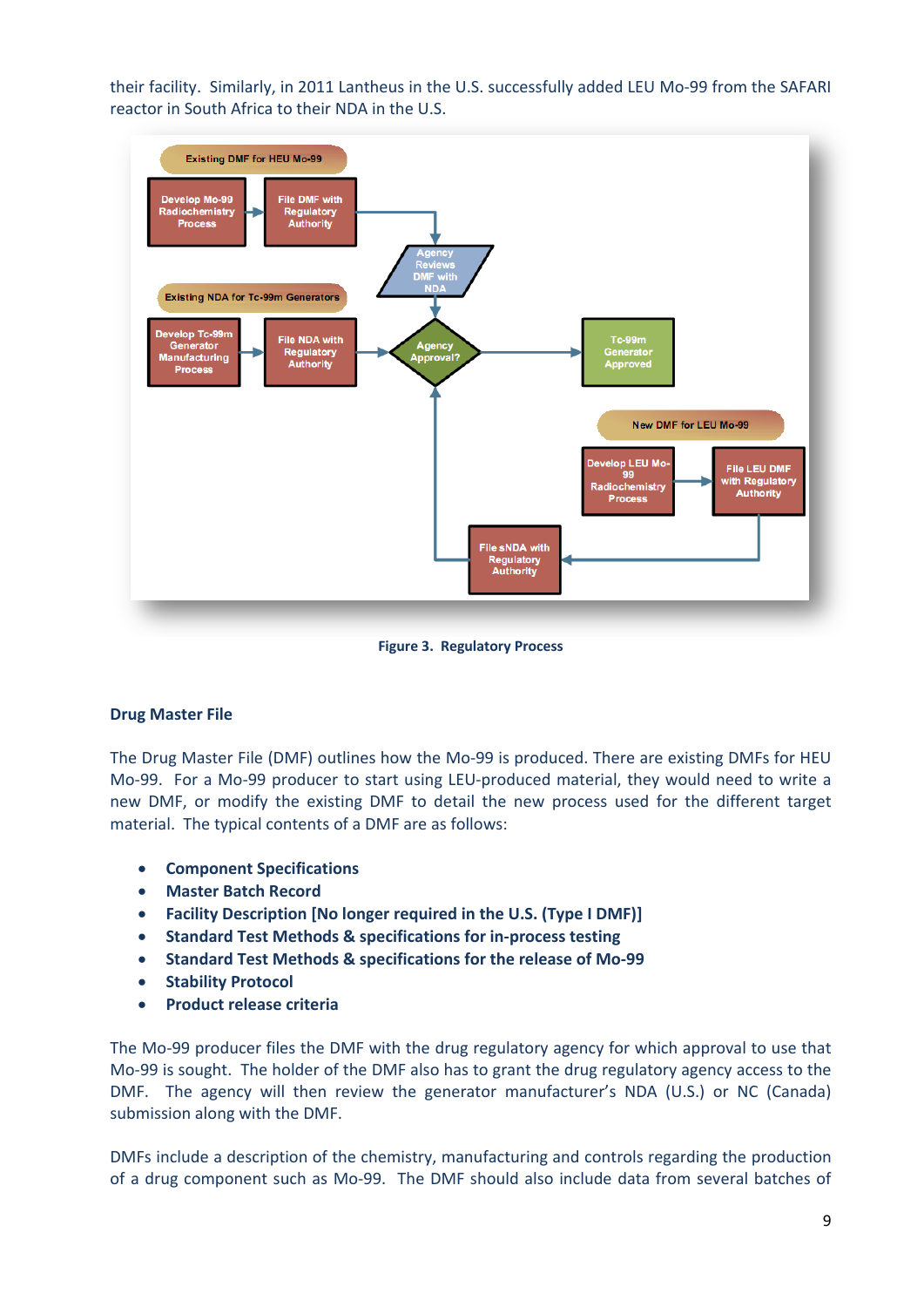the new Mo-99 produced at the facility using the intended commercial process and qualified equipment.

Before a Tc-99m generator manufacturer can use a new supplier of Mo-99, they must qualify the material and get the appropriate drug regulatory agency to approve it.

#### **Information Needed in a Prior-Approval Submission**

The Tc-99m generator manufacturer has to collect information on the new source of LEU-produced Mo-99 for submission in the prior approval supplement in order to qualify the LEU material. Typically three generator qualification runs are made using material from the new supplier.

- The manufacturer produces Tc-99m generators in a range of sizes (Curies).
- Performance data is collected on the Tc-99m eluent from the generator using the new Mo-99
- Performance data is collected on radiopharmaceutical kits reconstituted with the above generator eluent.
- Typically pH, radiochemical purity, radionuclidic purity, stability, sterility are all examined.

These data are compiled and submitted to the drug regulatory agency in a supplement to the Tc-99m generator NDA (sNDA) or as a Notifiable Change (NC). The drug regulatory agency is particularly interested in the quality of the Mo-99 from the new process, the quality of the generators using the new source of Mo-99, and the performance of the radiopharmaceuticals prepared using Tc-99m from the generators using the new source of Mo-99.

### **Recommendations by the Working Group**

#### **Recommendation 1.**

In order to prevent risks related to the existence of a unique target manufacturer at EU level and to address all the risks identified in relation to LEU conversion, the WG3 recommends that target stocks be increased at the reactors, especially during the conversion process.

### **Recommendation 2.**

In order to facilitate timely HEU to LEU conversion the working group is recommending that transportation and nuclear competent authorities expedite container approval and transportation licences for LEU.

#### **Recommendation 3.**

In order to facilitate timely HEU to LEU conversion the working group is recommending that drug regulatory agencies expedite review of new LEU based Mo-99 sources.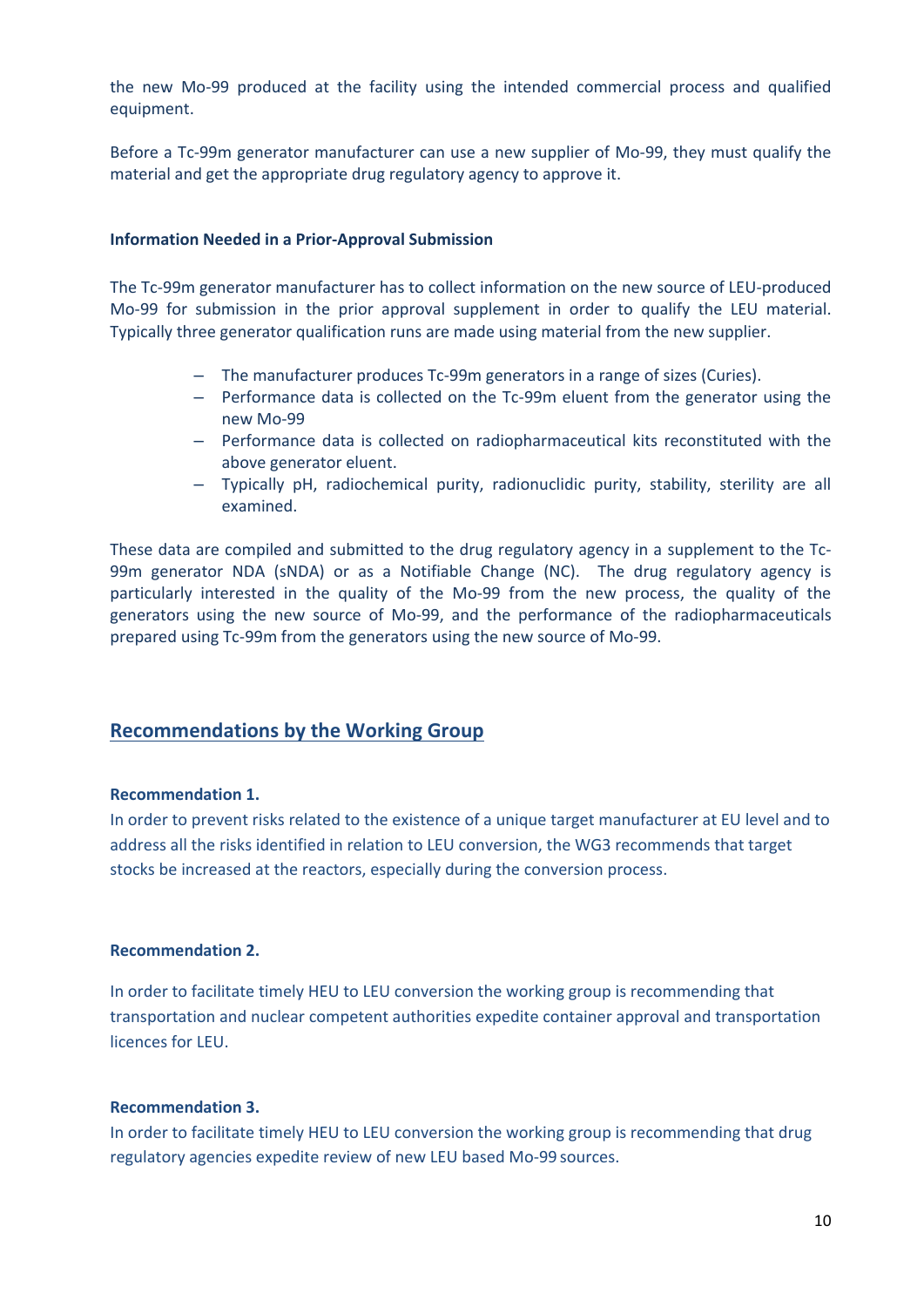# **Appendix 1.**

| "Management of conversion from HEU to LEU and target production for the EU |                                                      |                                                                                                |                                                                  |
|----------------------------------------------------------------------------|------------------------------------------------------|------------------------------------------------------------------------------------------------|------------------------------------------------------------------|
| - risk assessment of the radioisotope supply chain - "                     |                                                      |                                                                                                |                                                                  |
| Process step in the value chain                                            | <b>Risk consequence</b>                              | <b>Risk factor/cause/event</b>                                                                 | <b>Advice</b>                                                    |
| <b>URANIUM procurement</b><br>Material procurement, Contract,              | Timely delivery of HEU                               | Availability of HEU; small quantities currently<br>shipped of HEU. No path to increase the HEU | Requirement of adapted HEU stock.                                |
| On site assessment, Export licence,                                        | Gap between supply from HEU<br>and supply from LEU.  | amount.<br>Conditions/provisions requested for HEU supply                                      | Put US-DOE HEU stock under EURATOM<br>control as security stock. |
|                                                                            |                                                      | and LEU supply.                                                                                | Plan for contingency time for HEU to LEU<br>conversion.          |
|                                                                            | Can LEU-20% supply be<br>guaranteed for longer time? | Only two LEU sources outside EU and only one<br>HEU source.                                    | Launching investigation for the need of                          |
|                                                                            |                                                      |                                                                                                | enrichment to 20%                                                |
|                                                                            |                                                      | Access to HEU stock worldwide limited, even for<br>down-blending to 20% LEU.                   |                                                                  |
| <b>Transport raw material</b>                                              | Delay of transportation.                             | High frequency of transports of small amounts.                                                 | Requirement of adapted HEU stock.                                |
|                                                                            |                                                      | Getting export licence from US DOE.                                                            | Put US-DOE HEU stock under EURATOM<br>control as security stock. |
|                                                                            |                                                      | Number of licensed transporters.                                                               | Less frequent delivery of higher quantities at                   |
|                                                                            |                                                      |                                                                                                | least sufficient for 2 years.                                    |
| <b>TARGETS procurement</b>                                                 | Although it has not happened,                        | Limited number of fabricators of targets (only                                                 | Security stock of targets at reactors (licence                   |
| Contract, administrative declaration                                       | there is a limited risk of delay of                  | one licensed and qualified fabricator in EU)                                                   | constraints should be checked of the place of                    |
| (EURATOM,)                                                                 | target delivery.                                     |                                                                                                | storage).                                                        |
| Manufacturing (Production,                                                 |                                                      |                                                                                                |                                                                  |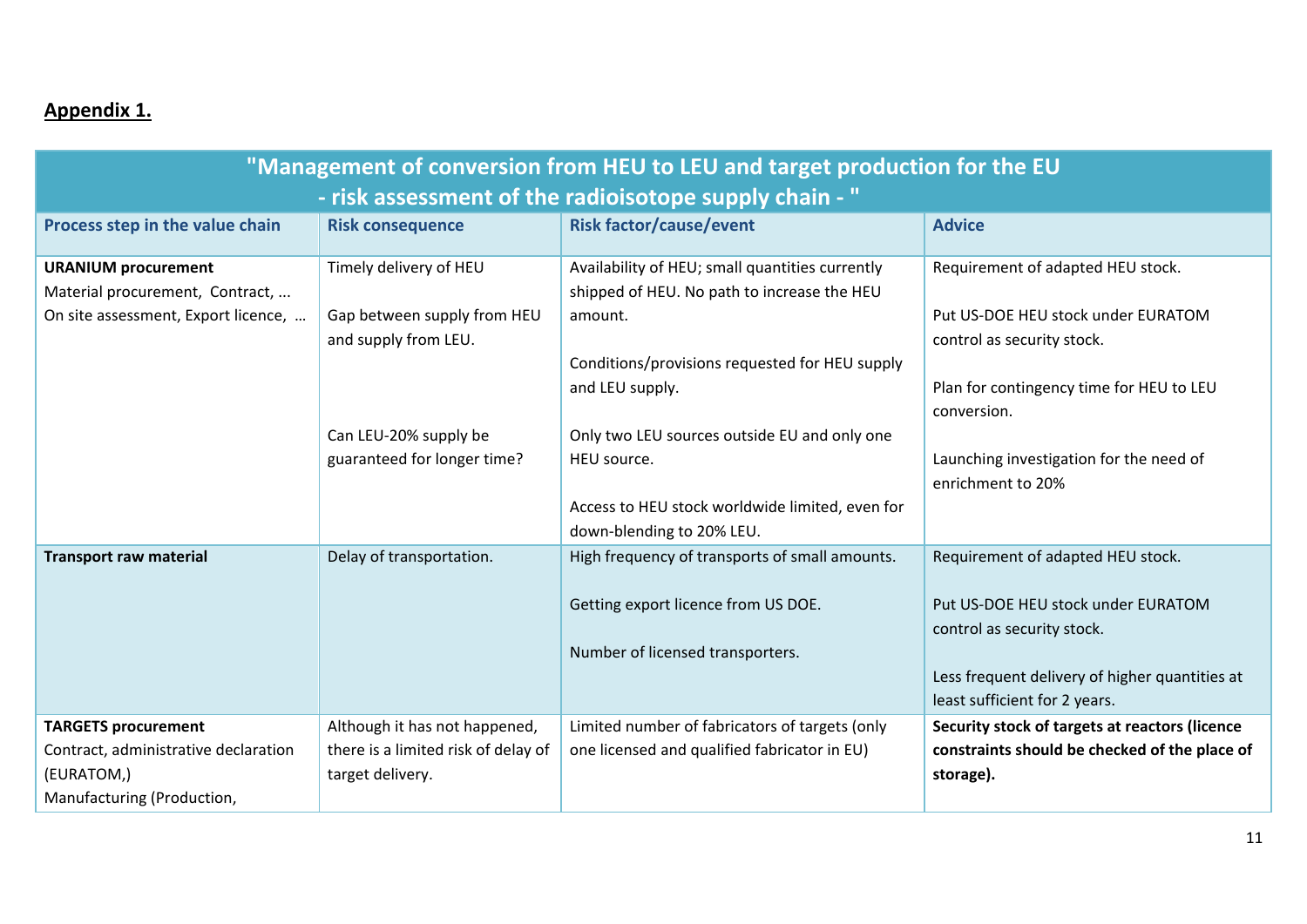| inspection,)                               |                                    |                                                   | Industry should develop a strategy policy of   |
|--------------------------------------------|------------------------------------|---------------------------------------------------|------------------------------------------------|
|                                            |                                    |                                                   | supply                                         |
| <b>Unified Target design.</b>              | Delay of the HEU-LEU               | Extensive negotiations required between reactor   | Support the effort of the IAEA to organize a   |
| Potential opportunity to develop a         | conversion; unacceptable risk      | operators, processors.                            | workgroup for next generation target designs.  |
| unified target design during HEU to        | on agreed conversion dates for     |                                                   |                                                |
| LEU conversion.                            | regular production.                | Investments already made would need to be         | Start EU framework programme for next          |
| Advantages: saving (investment)            |                                    | recovered.                                        | generation target design - proof of principle. |
| costs, de-risking Mo supply market,        |                                    |                                                   |                                                |
| maximum flexibility, possibility for       |                                    | Output yield for a processor may reduce when      |                                                |
| having larger back-up stock of targets,    | Loss of efficiency (yield)         | the developed LEU target from processor A is      |                                                |
| reducing safety risk (mixing up            |                                    | favored over the LEU target being developed by    |                                                |
| targets)                                   |                                    | processor B.                                      |                                                |
|                                            | Will standard target limit the     |                                                   |                                                |
|                                            | amount of irradiators?             | A unified target may not fit in all reactors and  |                                                |
|                                            |                                    | therefore exclude the particular reactor from     |                                                |
|                                            |                                    | production.                                       |                                                |
| <b>TRANSPORTATION of the fresh</b>         | Delay in obtaining LEU targets     | Time needed for cask licensing depends on         | Industry should develop transport capabilities |
| targets                                    |                                    | regulator(s) requests.                            | between reactors; policy makers and            |
| Delivery management:                       | Inflexibility to diverge transport |                                                   | competent authorities should ease the export   |
| Export licence,                            | to other destinations              | Need for multiple licences for each individual    | licence issuing between EU countries.          |
| Transport authorization,                   |                                    | country.                                          |                                                |
| Cask licensing,                            |                                    |                                                   | EU policy makers should develop a single       |
| Contract                                   |                                    | Number of licensed casks is limited.              | (export) licence at EU level.                  |
| Delivery up to the reactor                 |                                    |                                                   |                                                |
| <b>IRRADIATION at the research reactor</b> | Delay of the HEU-LEU               | Old state of reactors; additional measures        | Develop plan for LEU introduction, logistic    |
| Order intake and planning                  | conversion due to additional       | required and will need to be applied during the   | requirements, capacity requirements during     |
| <b>Target loading</b>                      | requirements from safety           | implementation of chances. Post-Fukushima may     | introducing LEU                                |
| Irradiation                                | authorities.                       | result in long-term outages.                      |                                                |
| Cooling                                    |                                    |                                                   |                                                |
| Qualification as needed                    | Increase sensitivity to reactor    | Increase in logistic actions (more targets due to |                                                |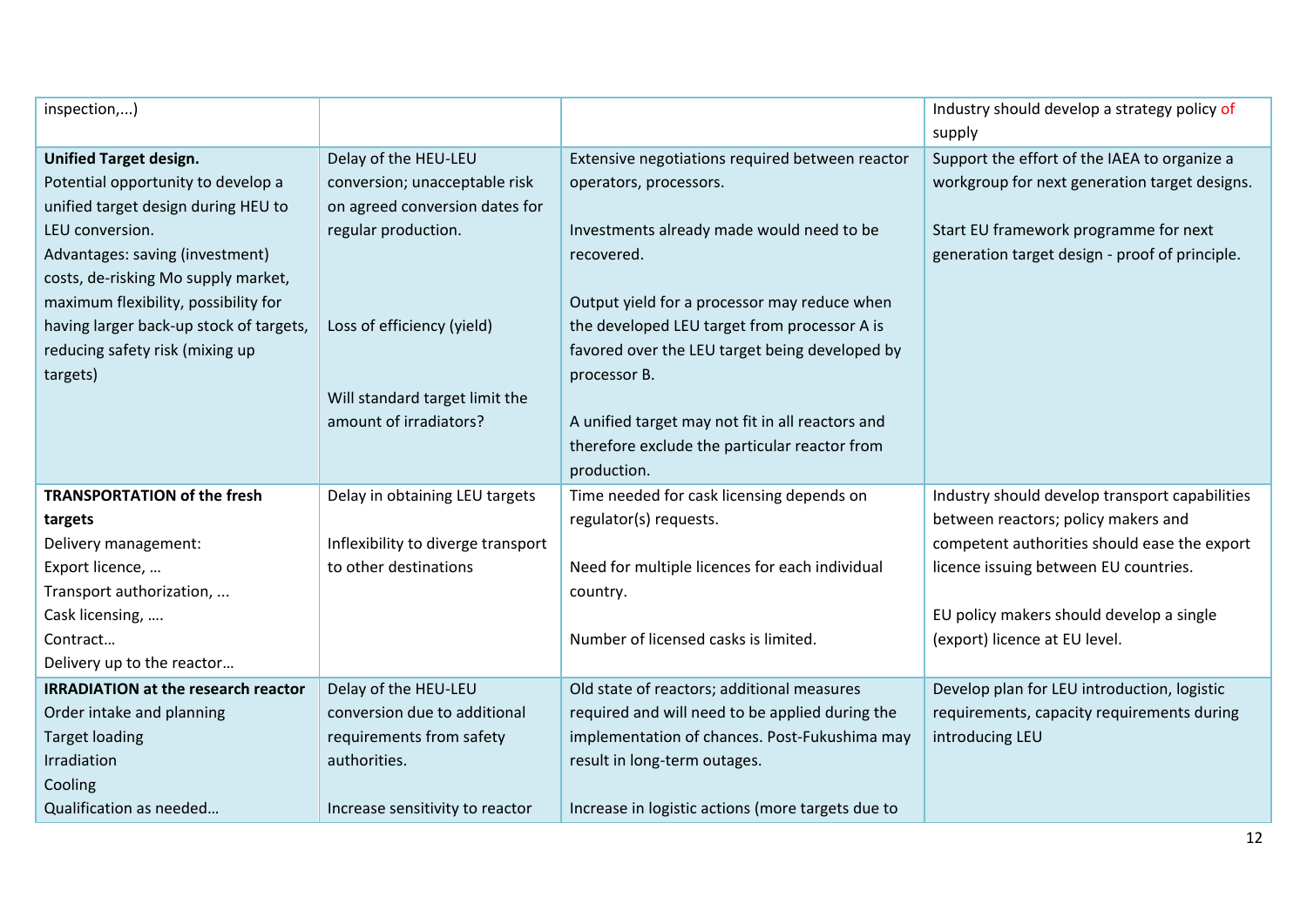|                                                                                                                     | outages                                                                                                                               | lower yield)                                                                                                                                                                                                                                                                                                                    |                                                         |
|---------------------------------------------------------------------------------------------------------------------|---------------------------------------------------------------------------------------------------------------------------------------|---------------------------------------------------------------------------------------------------------------------------------------------------------------------------------------------------------------------------------------------------------------------------------------------------------------------------------|---------------------------------------------------------|
|                                                                                                                     | LEU conversion will lead to<br>lower yield (per target).                                                                              | Number of reactors is limited that could recover<br>the loss of yield.<br>Phasing in and out of HEU and LEU while reactors<br>require more maintenance time considering<br>irradiation facilities' age.                                                                                                                         |                                                         |
| <b>TRANSPORTATION of the irradiated</b>                                                                             | Delay for shipping irradiated                                                                                                         | Casks currently not licensed for LEU; long                                                                                                                                                                                                                                                                                      | Give high priority at Nuclear Safety                    |
| targets                                                                                                             | LEU targets to processing                                                                                                             | licensing periods                                                                                                                                                                                                                                                                                                               | Authorities for licensing of casks in EU                |
| Planning                                                                                                            | facilities                                                                                                                            |                                                                                                                                                                                                                                                                                                                                 | countries to transport irradiated LEU targets.          |
| Cask licensing as needed                                                                                            |                                                                                                                                       | Only few casks available for irradiated target                                                                                                                                                                                                                                                                                  |                                                         |
| Transport                                                                                                           |                                                                                                                                       | transports                                                                                                                                                                                                                                                                                                                      | License other transport casks for back-up<br>solutions. |
| <b>PROCESSING of Mo-99</b><br>Cask unloading<br>Dissolving targets<br>Purification<br>Column preparation & shipment | Delay in Process development<br>and management of modified<br>waste effluent<br>Risk on quality of the final<br>product and stability | Process development and management of<br>modified waste effluent can take a great deal of<br>time.<br>Most Mo-99 producers have already begun LEU<br>process development and waste handling<br>provisions.<br>Optimize processing for yield at the same time as<br>qualifying the LEU process may cause delay in<br>conversion. | Allow adequate time for conversion.                     |
| Waste treatment and disposal                                                                                        | Waste storage capacity runs out                                                                                                       | Capacity in final repositories is limited;                                                                                                                                                                                                                                                                                      | Timely build of new repository space is                 |
| Separation of waste streams                                                                                         | more quickly using LEU targets.                                                                                                       | conversion to LEU will result in more waste per                                                                                                                                                                                                                                                                                 | required.                                               |
| Interim storage                                                                                                     |                                                                                                                                       | curie Mo; we will reach the capacity limit earlier;                                                                                                                                                                                                                                                                             |                                                         |
| Preparation for waste transports                                                                                    | Delay for conversion or low                                                                                                           | extension of repositories required.                                                                                                                                                                                                                                                                                             |                                                         |
| Transport to final repository                                                                                       | yield from the processing                                                                                                             |                                                                                                                                                                                                                                                                                                                                 |                                                         |